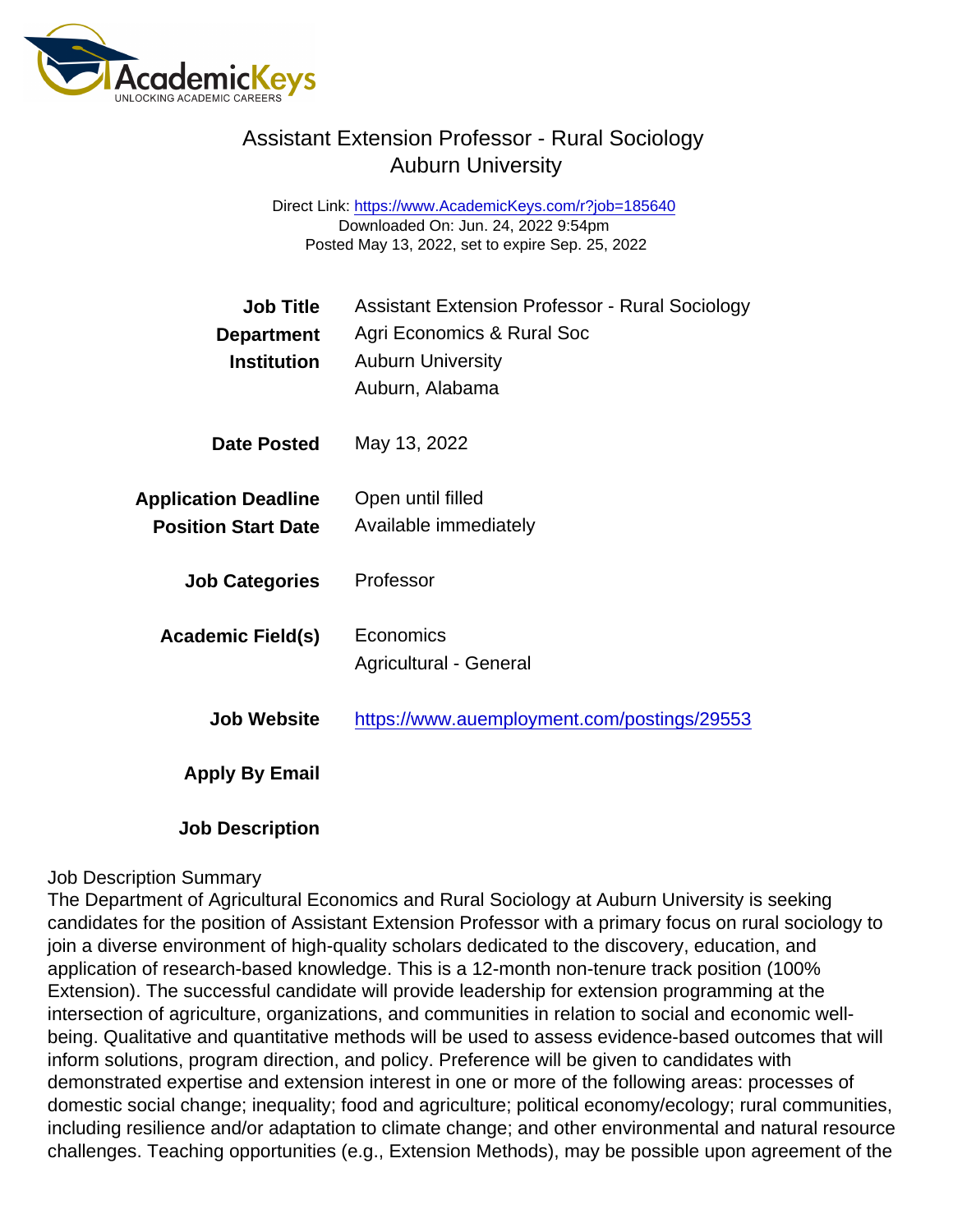# Assistant Extension Professor - Rural Sociology Auburn University

Direct Link: <https://www.AcademicKeys.com/r?job=185640> Downloaded On: Jun. 24, 2022 9:54pm Posted May 13, 2022, set to expire Sep. 25, 2022

Department Head, the Director of ACES, and the faculty member, but teaching is not required for this position. The expected start date is Fall 2022.

Specific responsibilities include the following:

· Develop a robust, scholarly, and data-driven extension program in rural development and document its impact,

· Serve as a member of Extension's Farm and Agribusiness Management and Community Resource Development Priority Program Teams to develop needs-based plans-of-work,

· Ensure that program supports activities by Extension teams in Agriculture, Human Sciences, and Forestry and Wildlife,

· Build capacity among Regional Extension Agents and County Extension Coordinators to implement and multiply educational programming consistent with plans-of-work,

· Deliver relevant, new, and creative programming through workshops, county/state/regional presentations, short-courses, and digital products,

· Write Extension and popular press publications, as well as in other media (broadcast radio/TV, social media, podcasts, etc.),

· Collaborate with other professionals at Auburn University to develop and disseminate high-quality research-informed Extension education programs, which are funded by external grants and contracts,

· Generate scholarly output including articles in peer-reviewed journals and/or peer-reviewed Extension publications,

· Provide leadership to the profession through state and regional professional society participation,

· Interpret U.S. Census and Census of Agriculture data to inform internal and external stakeholders of demographic directions and trends,

· Fully participate in Department activities as a faculty member.

### Minimum Qualifications

Qualifications include an earned Ph.D. in Sociology, Rural Sociology, Demography, Geography, or closely related applied social science field from an accredited institution at time of employment. Additional qualifications include a practical knowledge of challenges and solutions in U.S. rural development, including relevant policy, as it relates to institutions, food and agriculture, and community development; candidates ought to illustrate an ability to increase this knowledge, especially with regards to Alabama. Excellent interpersonal skills are required. The successful candidate must meet eligibility requirements for work in the United States at the time the appointment begins and continue working legally for the term of employment.

### Desired Qualifications

Strong training is necessary in quantitative and qualitative data collection and analysis, and evidence of skills in data visualization will be a desired criterion. A clear interest in public service and Alabama